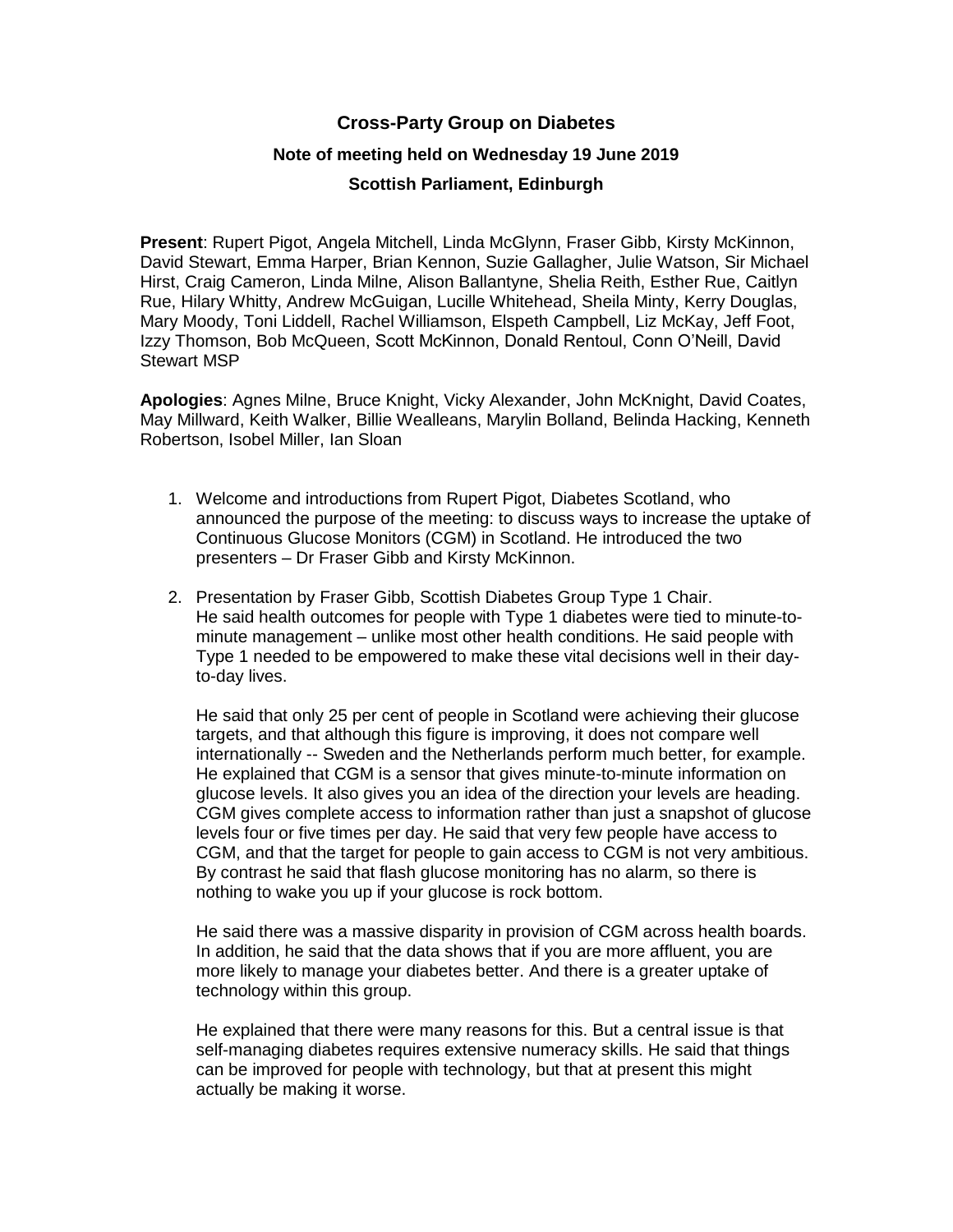He said that diabetes care was being revolutionised for a small group of people. Expensive technology, combined with a mobile phone app, means that highly motivated individuals can achieve near normal glucose levels.

He said that even better technology was just around the corner -- within a year fully closed loop systems may well be available in Europe. These systems will be more expensive but more accurate. It will be a technical cure for diabetes. Not a complete cure, but a complete step change. He explained it was very different from CGM and flash monitoring. He said that it would be a huge outlay, but it would effectively remove the burden of diabetes.

He said Scotland could be dragged kicking and screaming into the revolution or could become an exemplar. He highlighted the opportunity.

3. Kirsty McKinnon, mother of a Type 1 child.

She said her son was diagnosed with diabetes when he was seven, and that he had no idea about his glucose levels – he couldn't tell the difference if they were very high or very low. She said that he was now twelve. Before he had CGM he had never been to sleepover. He had never been out with friends to the park. He had to give up basketball. He had to have his bedroom door open always. Kirsty said that the change in her son's life now he has CGM is huge. His blood sugar is much more stable – the CGM does its job perfectly.

She said the change in the rest of the family's lives has also been huge, and that they can now sleep knowing that alarms will wake them if their son's glucose levels are not stable.

She said that was the biggest change -- before CGM they had to do two or three hourly checks on her son's glucose levels, sometimes every hour. She said it was like life with a newborn – extreme tiredness makes it hard to function. She added that it was very stressful having to do such vital math even when exhausted.

Kirsty said that since getting CGM her son has become a confident young man. He can go to after school sports and has taken up basketball again. When he attends high school he will be able to go without the constant interventions he needed before he had CGM.

She said that CGM has also meant that she can return to work part-time as she is no longer tired all the time. And they receive far fewer calls from school. She said that where a child has Type 1, the mental health of all family members must be considered. She said that CGM had changed all their lives for the better.

4. Rupert Pigot thanked the presenters and opened up the discussion, asking: What is needed to drive uptake of CGM? How can disparities across Scotland be tackled? And how to approach the significant amount of investment needed?

Fraser Gibb said there was a hugely emotive argument for pediatric provision of CGM. He said these arguments also applied to adults with Type 1. He encouraged patient groups to push for greater provision of CGM, and for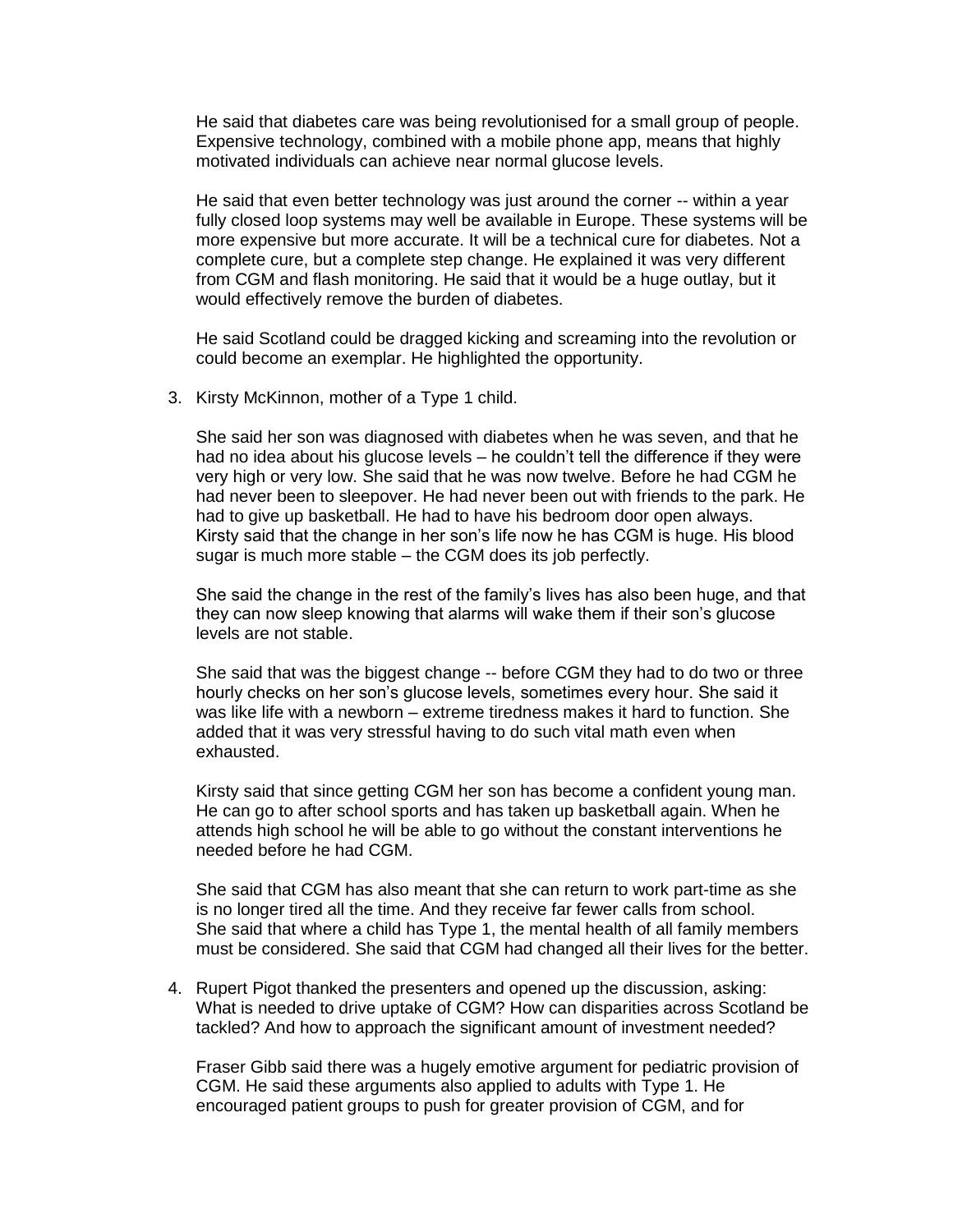politicians to be receptive. He said that the technology was on the cusp of a sea change and that with new developments the ceiling of uptake would be in the 90 per cent range – far higher than CGM or flash monitoring. He said that this has the potential to cut across the health inequalities that currently exist. He encouraged people to campaign.

Brian Kennon, Chair of the Scottish Diabetes Group, said that no one could be unmoved by stories like that of Kirsty and her family. He said that action was needed at government level and health board level. He said that if a person fit the criteria for CGM, the health board should fund it – provision should be driven by clinical indication. He recognized that this is easier said than done. He said that the iLet technology had the potential to turn diabetes management around. He cautioned that this technology had only been used in short-term trials, and that safety infrastructure needed to be built in. He said that the third sector voice was vital. He said that a strategy was needed to inform decision-makers about this technology and its potential impact.

Kirsty McKinnon spoke about the process of getting CGM. She said she wrote to her MSP and to anybody she could think of that might be able to help. But she was told time and again that the funding was not there. She said she felt that the turning point was when medical professionals witnessed the impact diabetes was having on her son's mental health – he was upset when talking about how he couldn't ever have his bedroom door shut. He started to resent being diabetic and this affected his receptiveness to treatment. She said that the mental health side of things was huge for diabetic children.

Linda Milne, mother of two children with Type 1, said that we can't afford not to have CGM. She read out statistics on NHS costs for the interventions and care needed as the result of poorly managed diabetes, including for -- heart attacks, heart bypass operations, strokes, and amputations. She said that with greater provision of CGM many of these costs could be avoided.

Sir Michael Hirst said he belonged to a generation who wished this sort of technology had been available 30 years ago. He said that no health board or government would introduce new technology without thorough analysis of the cost benefit. He asked whether this had been done. He said that calculations around hospitalisations avoided would be comparatively straight forward, but that the impact of new technology -- as described by Kirsty McKinnon -- was incalculable.

Fraser Gibb said that the technology was advancing very quickly and that there would soon be a huge body of literature to support cost effectiveness. He added that at present people were also self-funding -- those that can afford the technology are investing in it. But that this is increasing health inequality at present.

Jeff Foot, Type 1, said he had CGM and he was awaiting the technology to get a loop. He said that there was a lot of confusion around technology, and asked what patient groups should be lobbying for exactly – CGM? Or iLet? Or what should be the aim?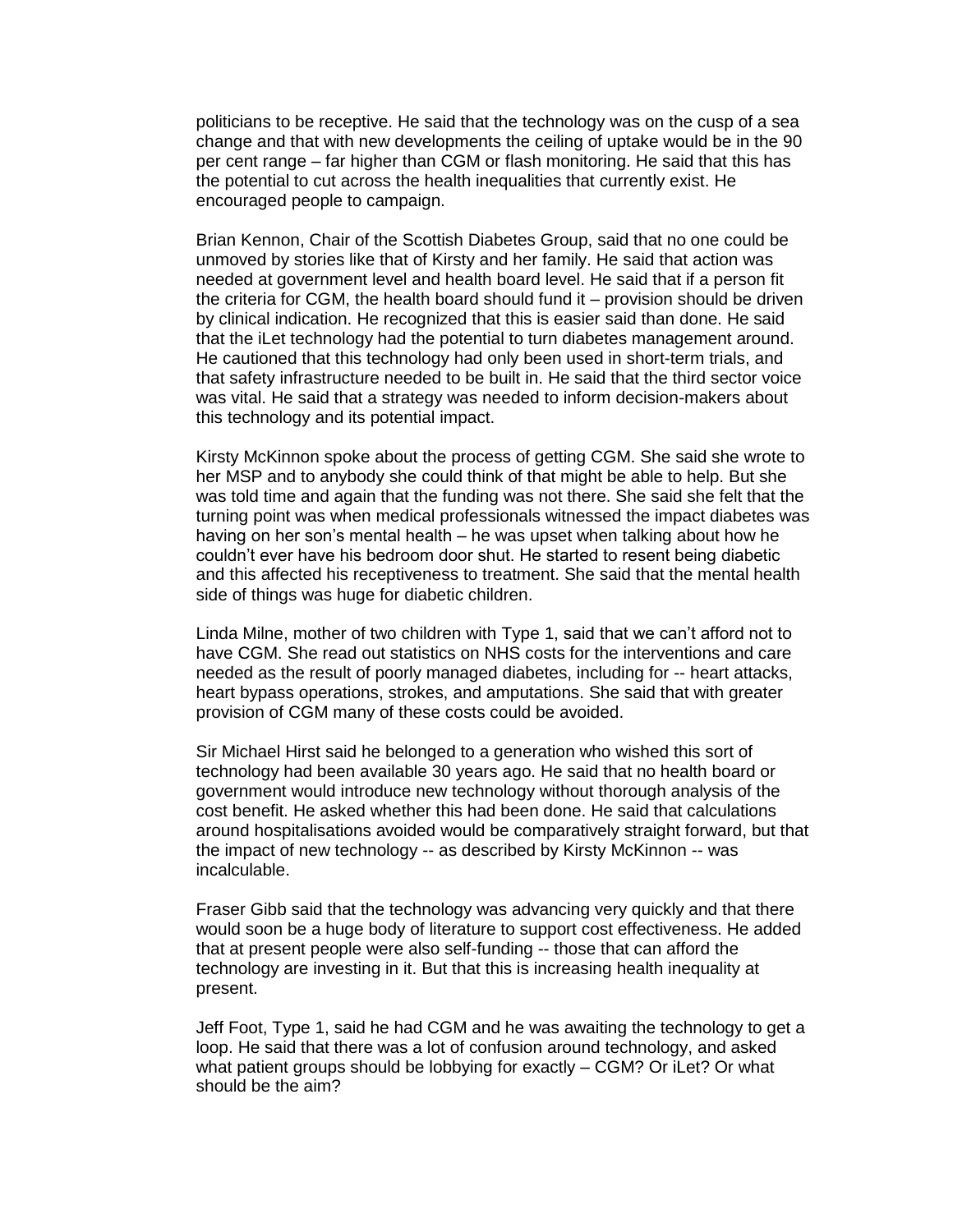Brian Kennon said that people need to lobby for what is already available, to ensure that there is a footprint in technology. Lobbying for existing technology, and building the evidence for impact, will help build the case for new technology when this becomes available.

David Stewart MSP, said that there were a number of factors behind the growing problem of health inequality. He said that bringing in targets for CGM had helped, and that central control was needed to ensure this happened. He emphasized that we have a national health service, but that in reality this service was very different for those living in Inverness than for those living in Edinburgh, for example. He said he saw technology as playing a vital role. He said that more needed to be spent on reducing health inequalities.

Conn O'Neill, from Roche, asked whether service models and contracts would be better way to invest in future technology.

Scott McKinnon father of a Type 1 child said that there was a lack of information about carbohydrate values on restaurant menus, which made decision-making hard in this setting.

David Stewart said that the food industry was working on this, to include carbohydrate counts on menus.

Jeff Foot said patient groups were lobbying for new technology and asked what was the best route to push for this?

Brian Kennon said that working together – across research, procurement, third sector and all other stakeholders – was the best route. He asked who should own health data?

Conn O'Neill said that since GDPR no company wanted to hold onto data. He said that new technology should be designed to work with the systems that already exist.

Brian Kennon said that not accessing data real time hampers the ability to drive technology forward.

Donald Rentoul, from Dexcom, said that sharing data was optional when using Dexcom technology. He also said that working with big data was anonymous and powerful. And companies are looking at this as a way to drive technology forward.

Conn O'Neill encouraged the NHS to use its power to leverage change on this issue. He said that when making a purchase decision the NHS had power to stipulate what it wanted.

Mary Moody, Type 1, said the increase in competition and choice for CGM was a good thing and empowered people living with diabetes.